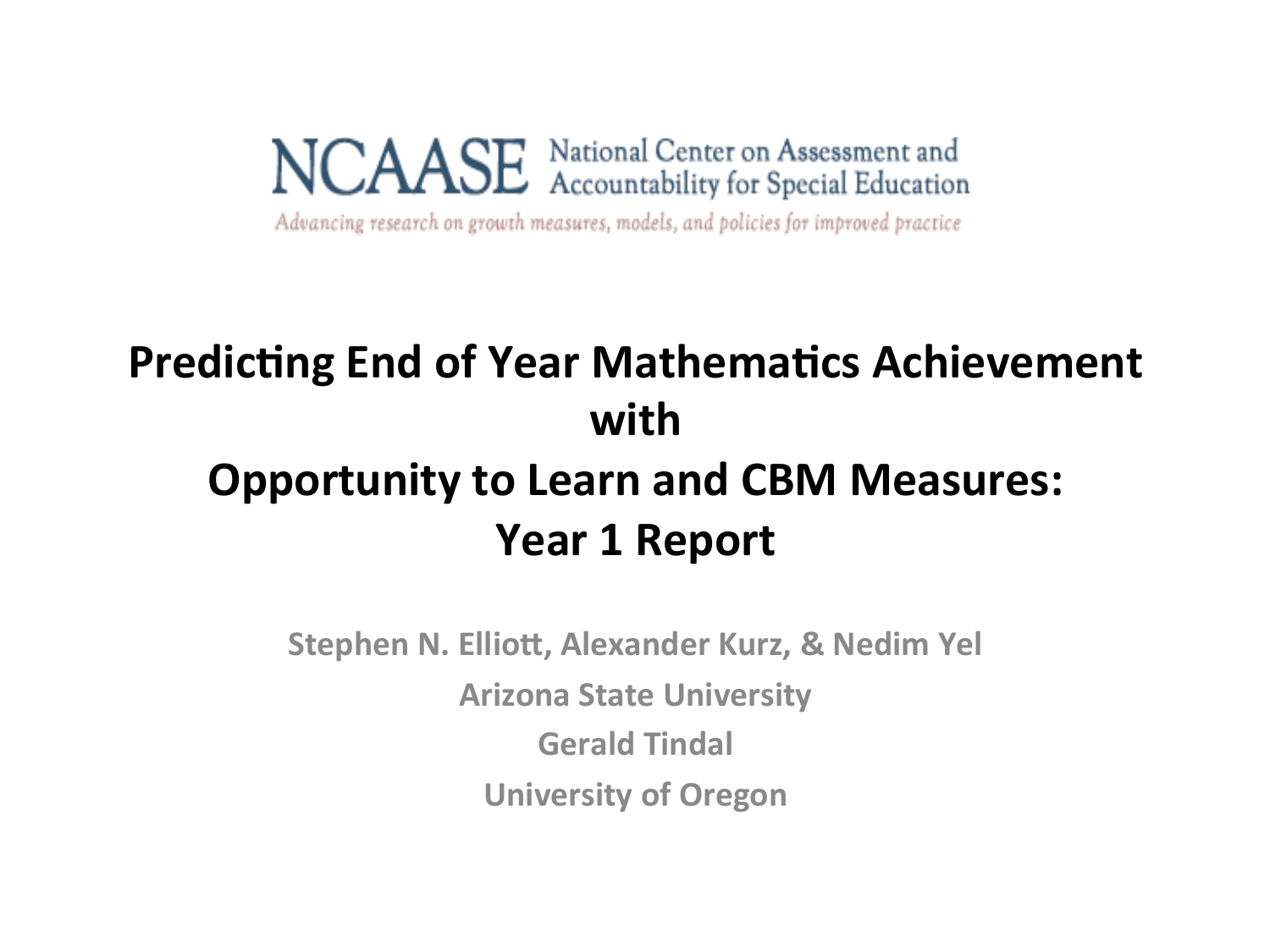### **Opportunity to Learn (OTL) the Intended Curriculum**



#### A unified conceptualization of OTL **based on 50+ years of empirical research.**

#### **Definition: Opportunity to Learn**

The degree to which a teacher dedicates **instructional time** and **content coverage** to the intended curriculum objectives emphasizing higher-order **cognitive processes**, evidence**based instructional practices**, and alternative grouping formats. **(Kurz, 2011)**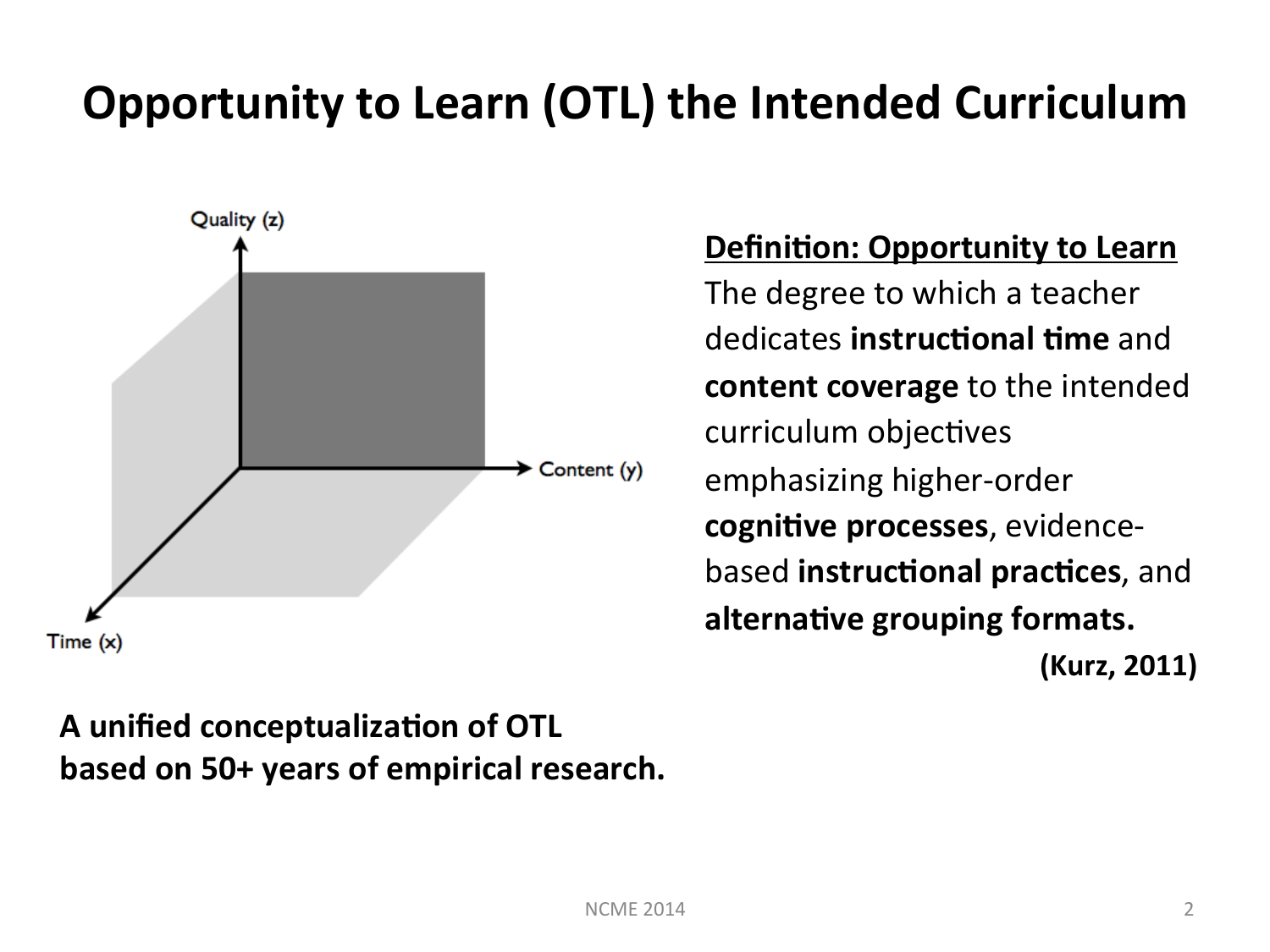

### **NCAASE Multiple Measures Study where OTL is featured as a Process Variable**

#### **Our Key Research Questions**

- Do students with disabilities have equal access to the general curriculum in comparison to their classmates without disabilities?
- What is the relationship between opportunity to learn and academic achievement in mathematics for all students? Is the relationship different for students with and without disabilities?
- To what extent are variations in growth for students with and without disabilities related to OTL?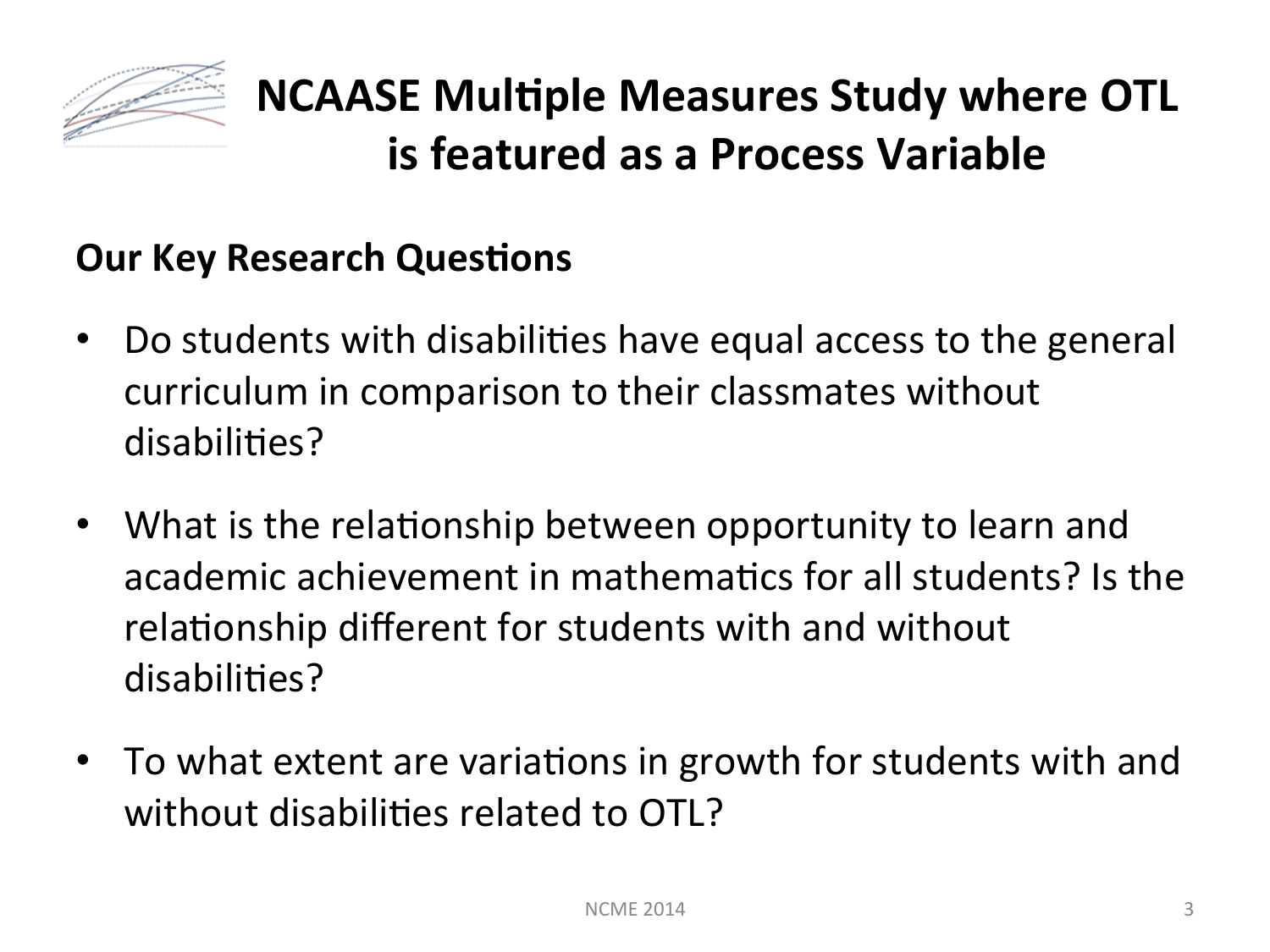## **MyiLOGS: Calendar for Reporting Content Covered & Instructional Time**

|                                                                                                                                                                                                                                                                                                                                                                                                                                                     |                                                                                                                               |                                                                                                                                                                                                                                                                            | ( <del>11)</del> Populate                                                                                                                                                                                                                                                                                                                                                  | (C) Print Lessons<br>Reports<br><b>View: Calendar</b>                                                                                                                                                                                                                                                                                                              | <b>Class Profile</b><br><b>Print View</b>                                                                                                                                                                                         |
|-----------------------------------------------------------------------------------------------------------------------------------------------------------------------------------------------------------------------------------------------------------------------------------------------------------------------------------------------------------------------------------------------------------------------------------------------------|-------------------------------------------------------------------------------------------------------------------------------|----------------------------------------------------------------------------------------------------------------------------------------------------------------------------------------------------------------------------------------------------------------------------|----------------------------------------------------------------------------------------------------------------------------------------------------------------------------------------------------------------------------------------------------------------------------------------------------------------------------------------------------------------------------|--------------------------------------------------------------------------------------------------------------------------------------------------------------------------------------------------------------------------------------------------------------------------------------------------------------------------------------------------------------------|-----------------------------------------------------------------------------------------------------------------------------------------------------------------------------------------------------------------------------------|
| <b>School: Desert Meadows</b>                                                                                                                                                                                                                                                                                                                                                                                                                       | Name: Teacher turquoise1005m                                                                                                  | <b>Class: Tunnell Gr. 8 Math</b>                                                                                                                                                                                                                                           |                                                                                                                                                                                                                                                                                                                                                                            |                                                                                                                                                                                                                                                                                                                                                                    |                                                                                                                                                                                                                                   |
| <b>Return to main page</b><br><b>Return to main page</b><br>December 2010 0                                                                                                                                                                                                                                                                                                                                                                         |                                                                                                                               |                                                                                                                                                                                                                                                                            |                                                                                                                                                                                                                                                                                                                                                                            |                                                                                                                                                                                                                                                                                                                                                                    |                                                                                                                                                                                                                                   |
| <b>Skills</b>                                                                                                                                                                                                                                                                                                                                                                                                                                       | <b>Monday</b>                                                                                                                 | <b>Tuesday</b>                                                                                                                                                                                                                                                             | Wednesday                                                                                                                                                                                                                                                                                                                                                                  | <b>Thursday</b>                                                                                                                                                                                                                                                                                                                                                    | Friday                                                                                                                                                                                                                            |
| <b>S1 Number/ Operations</b><br>S1C1PO1 Compare/order<br><b>S1C1PO2 Classify rational/irrational</b><br>S1C1PO3 model read numbers<br>S1C1PO4 model/solve absolute value<br>S1C2PO1 Factors/multiples/prime<br><b>S1C2PO2 Rational number effects</b><br>S1C2PO3 Percent inc., dec, simple interest<br>S1C2PO4 Std/scientific notation conver.<br><b>S1C2PO5 Simplify expression</b><br><b>S1C3PO1 Estimate1</b><br>S1C3PO2 Estimate on number line |                                                                                                                               |                                                                                                                                                                                                                                                                            | S2C3PO2 Counting-factorial notation<br>$\mathbf{0}$ 15 min.<br>S2C2PO1 Theoretical/experimental<br>$\mathbf{Q}_{15 \text{ min.}}$<br>S2C2PO3 Sample space for dep/indep<br>$\mathbf{0}$ 15 min.<br>S2C2PO2 Compare<br>outcome/prediction <sup>1</sup> 2 15 min.<br>Concept Review Bell Work @ 10 min.<br><b>Time Not Available for Instruction</b><br>$\mathbf{0}$ 10 min. | 1 S2C2PO1 Theoretical/experimental<br>$\mathbf{O}$ 15 min.<br>S2C2PO2 Compare<br>outcome/prediction $\mathbb Q$ 15 min.<br>S2C2PO3 Sample space for dep/indep<br>$\mathbf{0}$ 15 min.<br>S2C3PO2 Counting-factorial notation<br>$\mathbf{0}$ 15 min.<br>Concept Review Bell Work 2 10 min.<br>Time Not Available for Instruction<br>$\mathbf{O}_{10 \text{ min.}}$ | $2$ Testing $\bullet$ 60 min.<br><b>Time Not Available for Instruction</b><br>$\mathbf{0}$ 15 min.<br>Concept Review Bell Work C 5 min.                                                                                           |
| S2 Data Analy, Prob., Discrete Math<br>S3 Patterns, Algebra, and Functions                                                                                                                                                                                                                                                                                                                                                                          |                                                                                                                               |                                                                                                                                                                                                                                                                            | $\mathbf x$                                                                                                                                                                                                                                                                                                                                                                |                                                                                                                                                                                                                                                                                                                                                                    | $\mathbf x$                                                                                                                                                                                                                       |
| <b>S4 Geometry and Measurement</b><br>S5 Structure, Logic<br><b>Custom Skills/Activities</b><br>Drag skills from the calendar<br>here to delete them.                                                                                                                                                                                                                                                                                               | <b>Time Not Available for Instruction</b><br>2 40 min.<br><b>S2C2PO2 Compare</b><br>outcome/prediction <sup>1</sup> 2 40 min. | 6 Time Not Available for Instruction<br>$\bigcirc$ 30 min.<br>S3C3PO1 Alg. expressions, equations,<br>inequalities $\mathcal Q$ 15 min.<br>S3C3PO2 Evaluate expression<br>$\mathbf{0}$ 15 min.<br><b>S3C3PO3 Linear equations and</b><br>inequalities <sup>2</sup> 20 min. | 7 S3C3PO2 Evaluate expression<br>$Q_{30 \text{ min.}}$<br><b>Time Not Available for Instruction</b><br>$\mathbf{\mathcal{O}}$ 50 min.                                                                                                                                                                                                                                      | 8 S3C3PO2 Evaluate expression<br>$Q$ 45 min.<br><b>Time Not Available for Instruction</b><br>2 35 min.                                                                                                                                                                                                                                                             | <b>q</b> S3C3PO1 Alg. expressions,<br>10<br>equations, inequalities<br>$\mathbf{C}$ 15 min.<br>S3C3PO3 Linear equations and<br>inequalities <sup>2</sup> 20 min.<br><b>Time Not Available for Instruction</b><br><b>2</b> 45 min. |
|                                                                                                                                                                                                                                                                                                                                                                                                                                                     | $\mathbf x$                                                                                                                   |                                                                                                                                                                                                                                                                            | ぼく 刈                                                                                                                                                                                                                                                                                                                                                                       |                                                                                                                                                                                                                                                                                                                                                                    |                                                                                                                                                                                                                                   |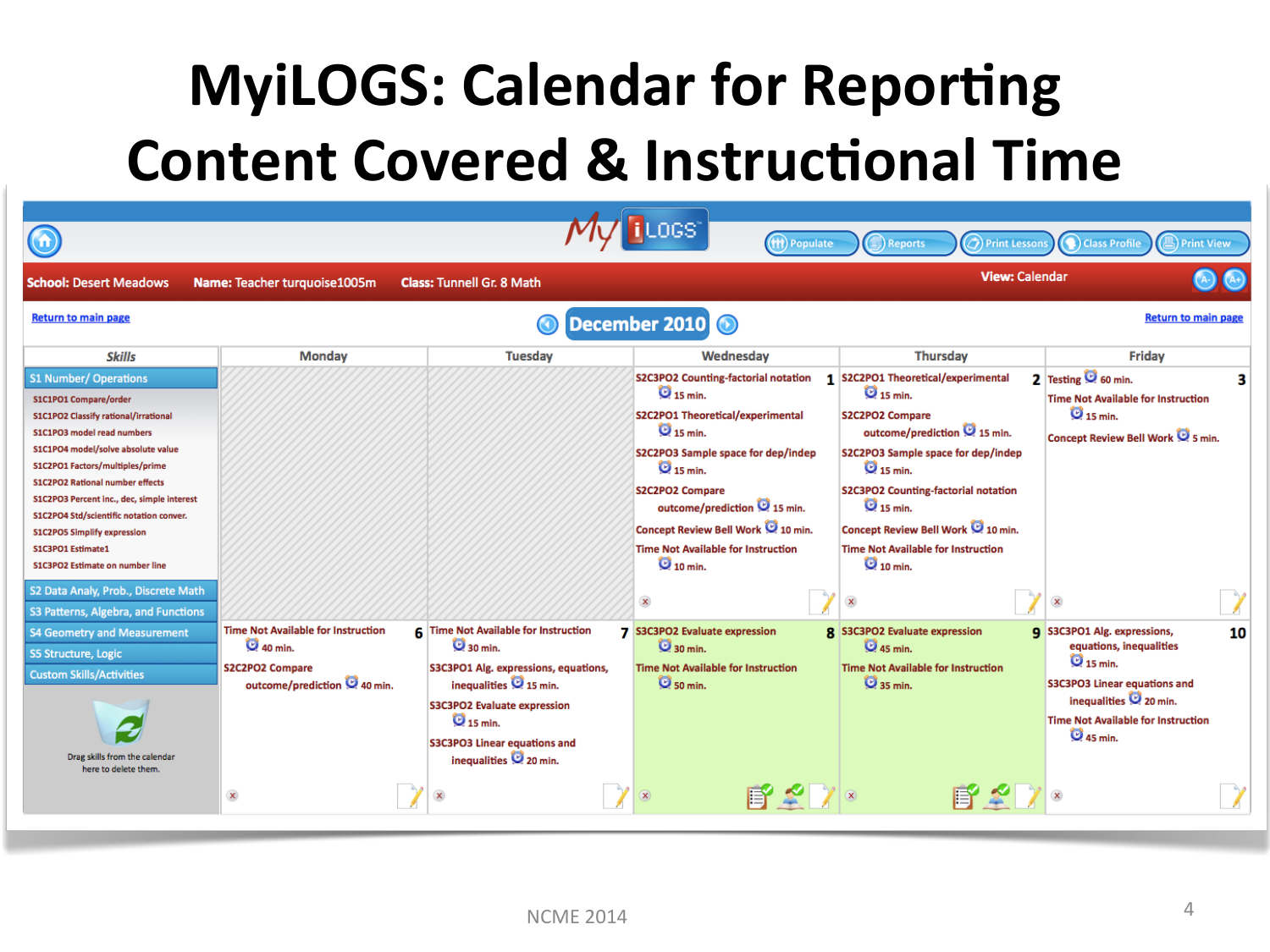## **Multiple Measures Study Design**

Four 2-year Longitudinal Cohorts: 4-5, 5-6, 6-7, & 7-8

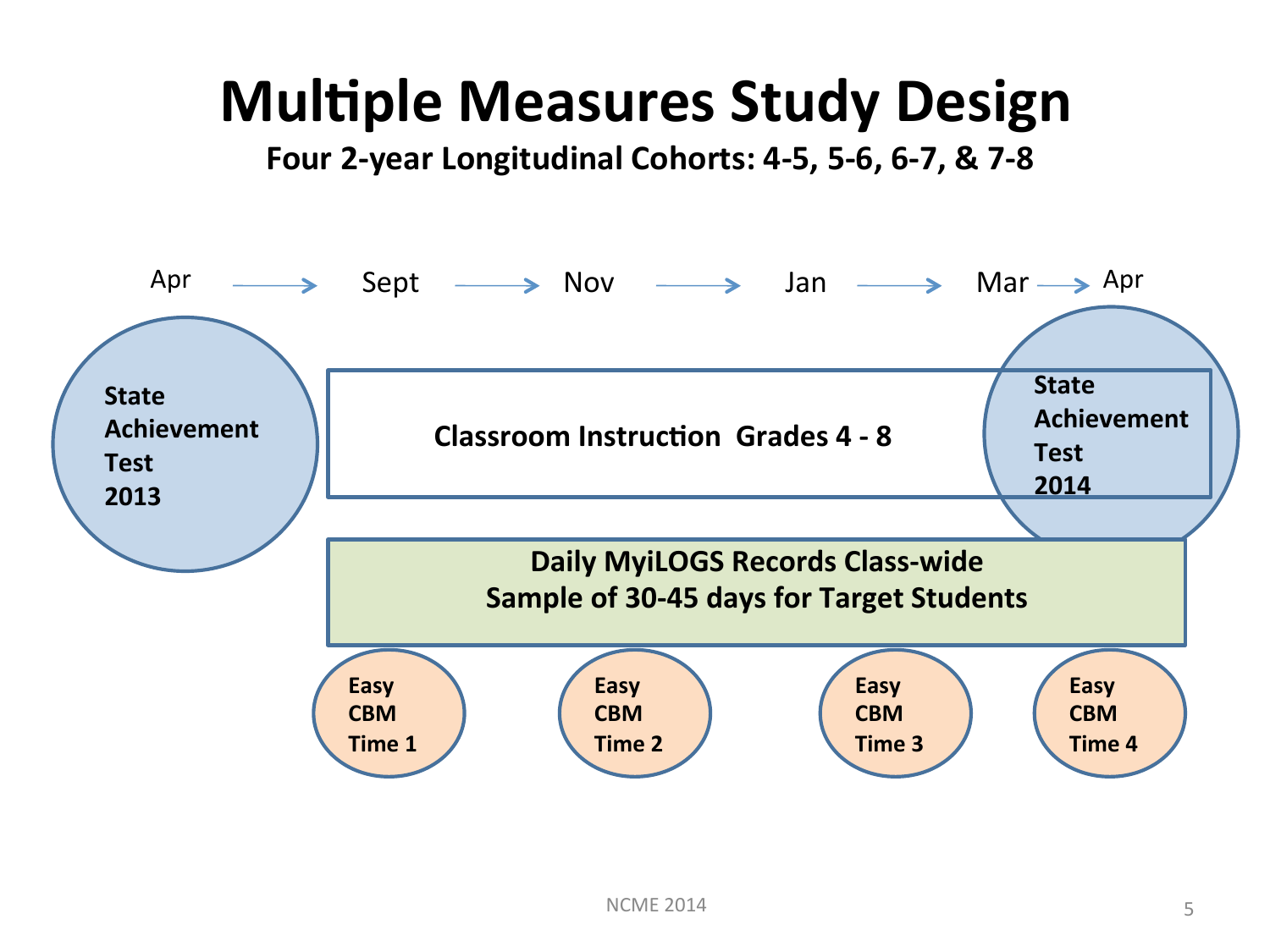## **Multiple Measures Study: Year 1 Findings**

- Teachers (N = 69) and students (N = 261; 136 SWD + 125 SWoD) from AZ & OR schools grades 4<sup>th</sup>-8<sup>th</sup>.
- A regression analysis showed OTL, easyCBM, grade, and special education status predicted nearly 67% of the variance in students' end of year mathematics achievement as measured by the OR Assessment of Knowledge & Skills in Math. By comparison, this same set of measures accounted for 61% of the variance in students' end of year mathematics **achievement on the AZ** Instructional Measurement of Skills test.
- Inspection of the regression results showed
	- $-$  CBM measures are the best single predictor of end-of-year achievement (46% of the variance)
	- $-$  OTL indices of time, content, cognitive processes, and instructional practices contributed an additional 10% to the prediction of end of **year achievement for students in mathematics.**